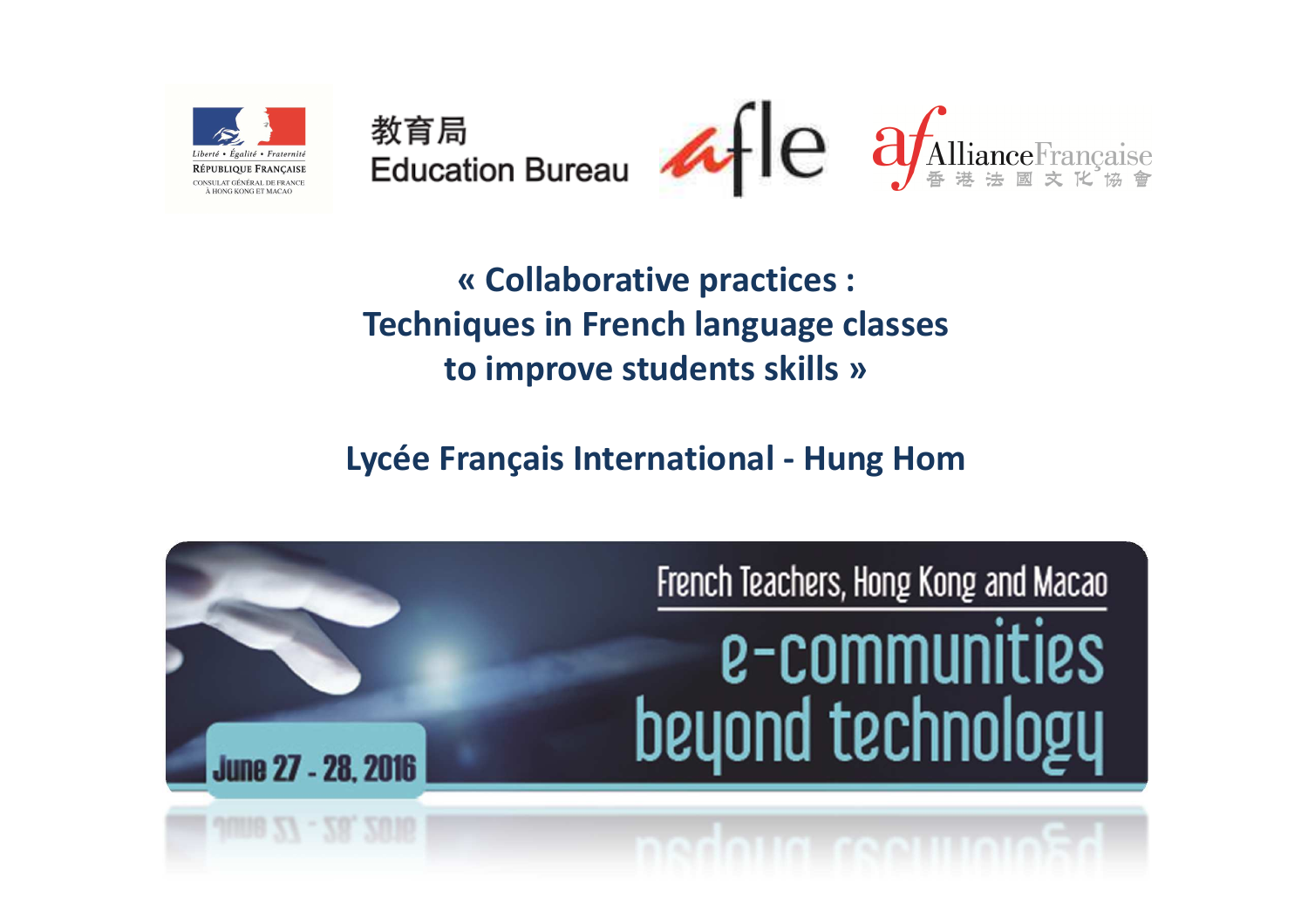

### **PROGRAMME DAY 1, Monday 27 june**

| $9:00 - 9:15$     | <b>Welcome to participants</b>                                                                                                                             |
|-------------------|------------------------------------------------------------------------------------------------------------------------------------------------------------|
| $9:15 - 09:30$    | <b>Opening ceremony, (Auditorium)</b>                                                                                                                      |
| $9:45 - 12:00$    | « Introduction to the Neuro-Linguistic » conference conducted by Dr Steeve Mercier,<br>Laval University Quebec, Canada, (Auditorium)                       |
| $13 - 30 - 16:30$ | Workshop 1: « Neuro Linguistic - Practical activities for the classroom » conducted<br>by Dr Steeve Mercier, Laval University Quebec, Canada (Room 11)     |
| $13:30 - 16:30$   | Workshop 2 : « Positive discipline - Activities for the classes to create a better<br>learning environment » conducted by Ms Céline Chicote-Navas (Room 9) |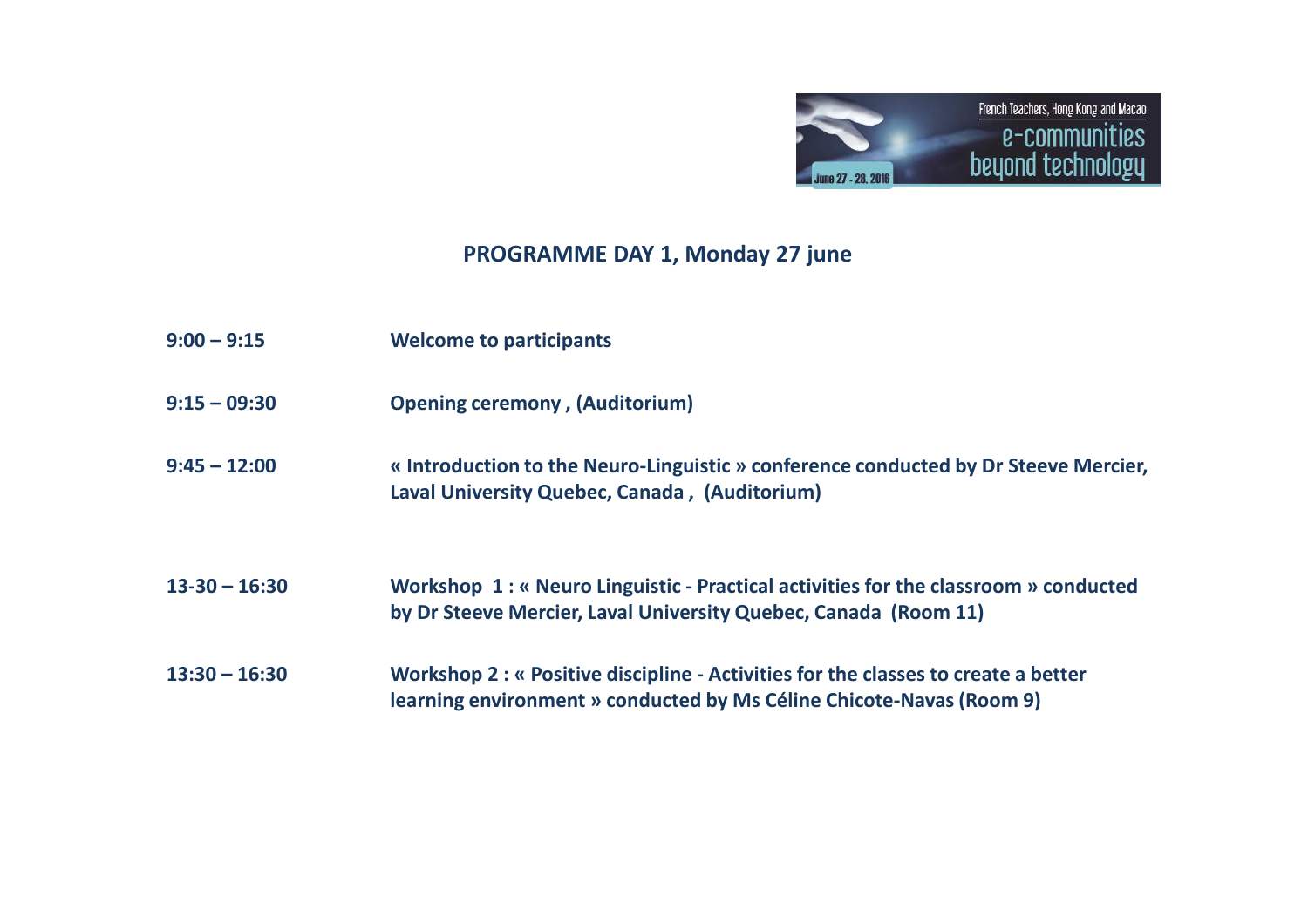

### **PROGRAMME DAY 2, Tuesday 28 June**

| $9:30 - 12:30$    | <b>Group 1</b><br>« Introduction to IF Profs interactive platform» conducted by Ms Habiba Benhamed,<br><b>Education consultant (IT Laboratory)</b> |
|-------------------|----------------------------------------------------------------------------------------------------------------------------------------------------|
| $9:30 - 12:30$    | <b>Group 2</b><br>« How to use SIRI in French class ?» conducted by M Patrice Coique (Room 9)                                                      |
| $13 - 30 - 16:30$ | <b>Group 2</b><br>« Introduction to IF Profs interactive platform» conducted by Ms Habiba Benhamed,<br><b>Education consultant (IT Laboratory)</b> |
| $13:30 - 16:30$   | <b>Group 1</b><br>« How to use SIRI in French class ?» conducted by M Patrice Coique (Room 9)                                                      |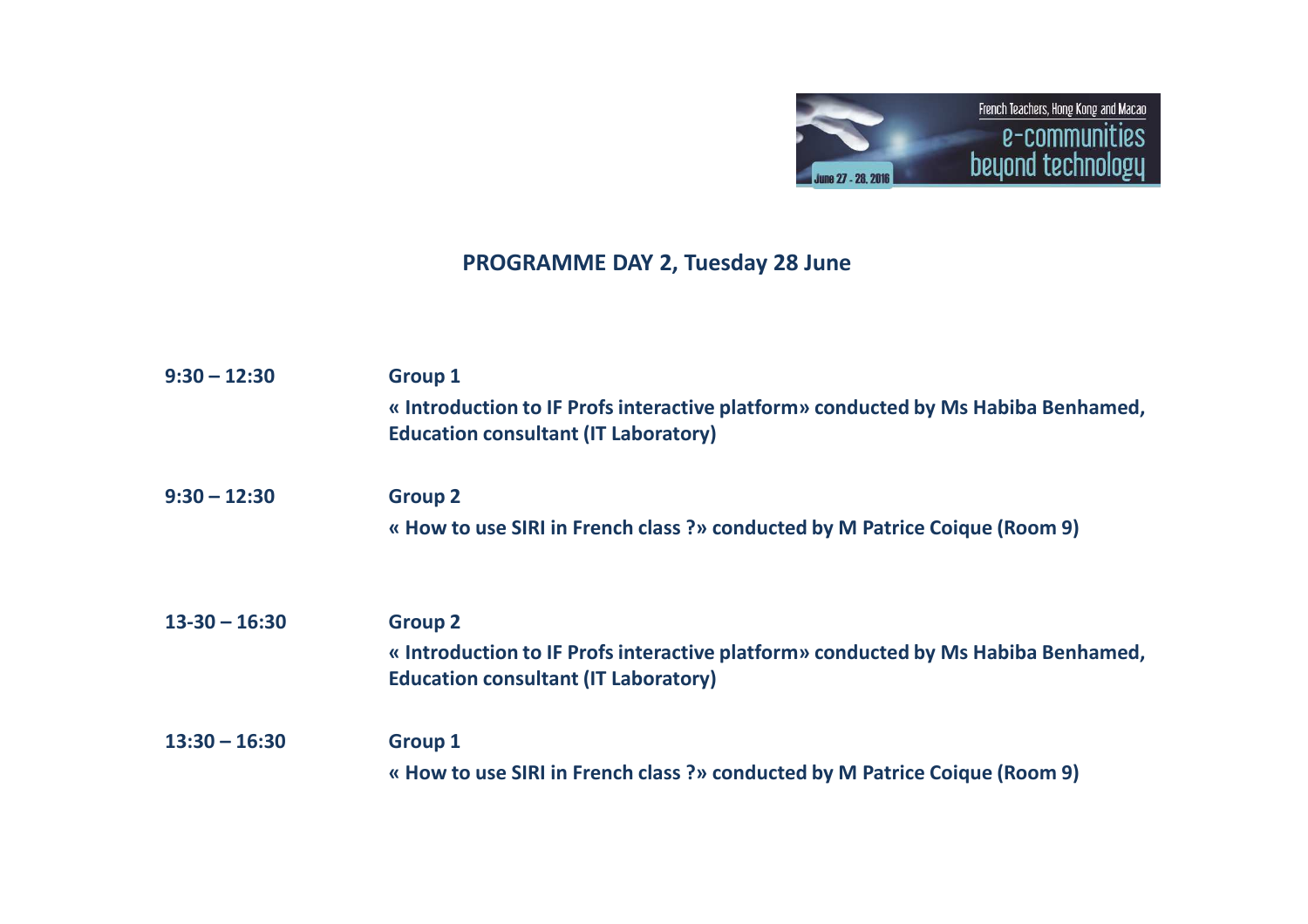

### **Speakers**

#### **Dr Steeve MERCIER**

**PhD in descriptive and theoretical linguistic, Laval University, Quebec, Canada** 

**Ms Habiba BENHAMED**

**Master's degree, Training Engineering and Multimedia, University of Grenoble, France**

**Ms Céline CHICOTE-NAVAS NLP master coach, Positive Discipline educator, Central Lyon, France**

**M Patrice COIQUE**

**Post Graduate Certificate in Education, Secondary French, University of Lancaster, UK**